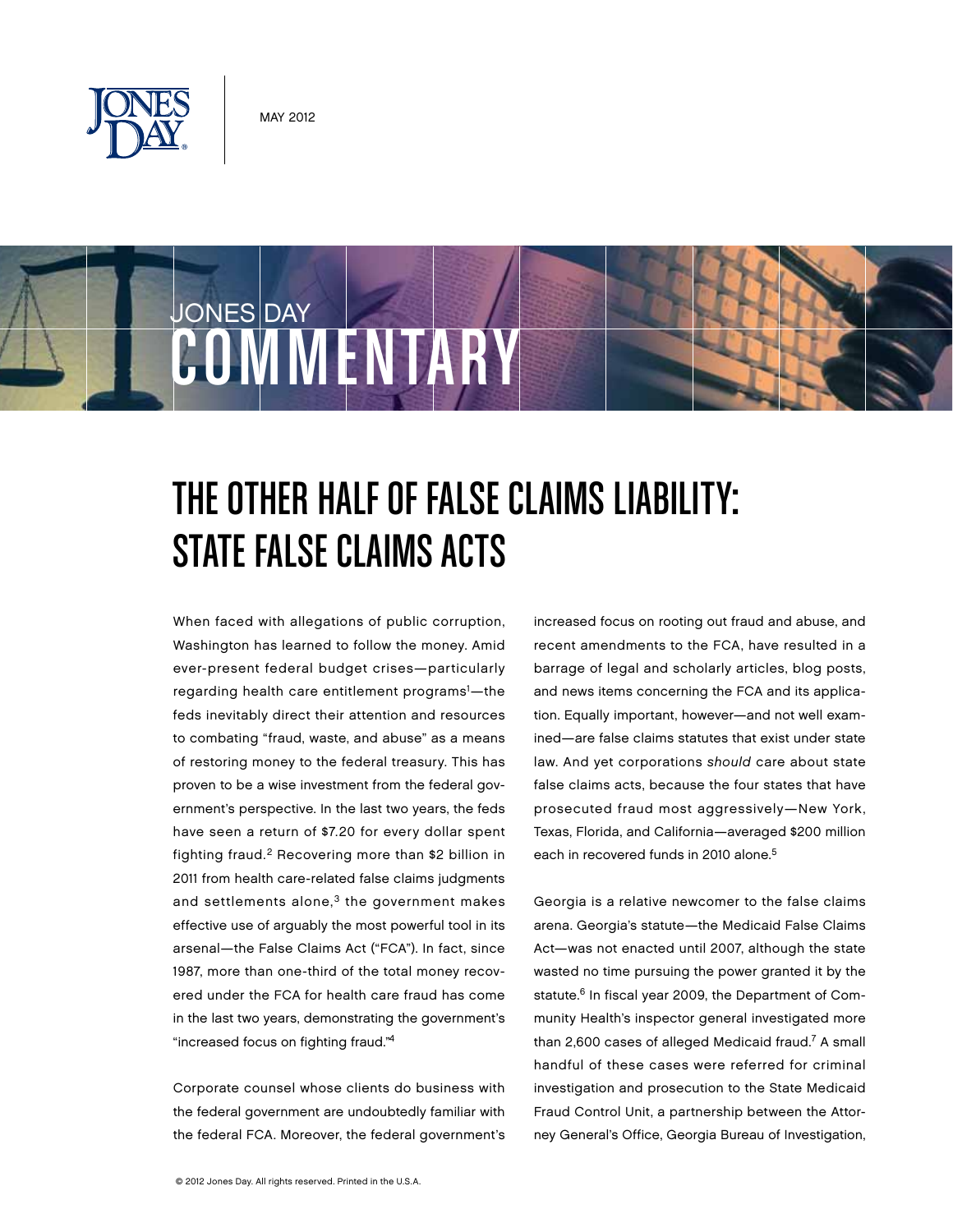and the State office of Audits and Accounts.<sup>8</sup> As a result of its zealous pursuit of Medicaid fraud, the state recovered \$26 million for fiscal year 2009.<sup>9</sup>

Georgia's General Assembly recently amended its false claims statute in response to pressure from the federal government, and in doing so vastly altered the landscape for those who conduct business with the State of Georgia especially those outside the health care industry. On April 16, 2012, Governor Nathan Deal signed into law the Georgia Taxpayer Protection False Claims Act, a broad swath that creates new and significant liability for every industry that does business with state or local governments in Georgia. Discussed in detail below, the statute grants the state and localities unprecedented power to investigate and prosecute allegations of fraud.

# Background on False Claims Statutes

The federal FCA was designed to protect the government and taxpayers who fund government programs—from fraud and abuse by unscrupulous business people claiming a stake in federal outlays. Because federal authorities cannot be in all places at all times, the government relies on private citizens to act as "whistleblowers" when they suspect that a person or an entity is defrauding the federal treasury.<sup>10</sup> Depending on the circumstance, these whistleblowers (known in FCA parlance as "relators," who bring "qui tam" actions) are entitled to a portion of any money the government recovers as a result of a successful FCA lawsuit.

Medicare was designed to provide a base level of health care services for all aged individuals, regardless of health status or income, and is funded entirely out of the federal treasury. As a result, where Medicare false claims are at issue, states have little stake in the outcome of the litigation. By contrast, the Medicaid program, which services certain low-income and medically frail individuals, is a joint federalstate partnership. Medicaid funding is based on the Federal Medicaid Assistance Percentage ("FMAP"), a formula inversely proportionate to state income, whereby the federal government "matches" a certain percentage of each state's Medicaid expenditures even though the state programs are administered almost entirely by the states. While states are

not required to operate a Medicaid plan, every state does. Although the FMAP formula provides that at least 50 percent (and up to 83 percent) of the costs of serving those enrolled in the Medicaid program are borne by the federal government, states nonetheless maintain a significant economic stake in ensuring that Medicaid disbursements are not subject to fraud and abuse.

The overwhelming majority of FCA recoveries come from the health care industry.<sup>11</sup> This stands to reason, as the two federal programs with the highest reported amounts of improper payments are the Medicare and Medicaid programs.12 When health care providers submit claims for services rendered through these programs, they are reimbursed out of public funds. The most common problems with health care-related claims include overbilling, billing for services not rendered, and billing for one type of service when in fact a different service (often not reimbursable) was rendered to the patient. As a result, the U.S. Government Accountability Office considers Medicaid a "high-risk" program, "owing to the program's size, growth, diversity, and fiscal management weaknesses."13

Unlike the federal government, most states are constrained by balanced budget requirements. In many ways, the pressure to recover misused funds is therefore even greater for states. False claims statutes, particularly those that are broadly written, provide states with a mechanism to compensate for declining state revenue and budget shortfalls.<sup>14</sup>

Some states have had false claims statutes in effect for years. However, as part of the Deficit Reduction Act of 200515—a massive overhaul of the federal Medicaid program designed in no small part to crack down on "fraud, waste, and abuse"16—Congress created a financial incentive for states to enact legislation creating liability for false claims submitted to the state Medicaid programs.<sup>17</sup> The goal was to forge "'a new partnership between the states and the federal government in fighting Medicaid fraud.'"18 While states are entitled to share in any proceeds recovered through Medicaid false claims actions based on the FMAP proportion,19 states with a "qualifying" false claims law are entitled to an additional 10 percent recovery.<sup>20</sup> This provision alone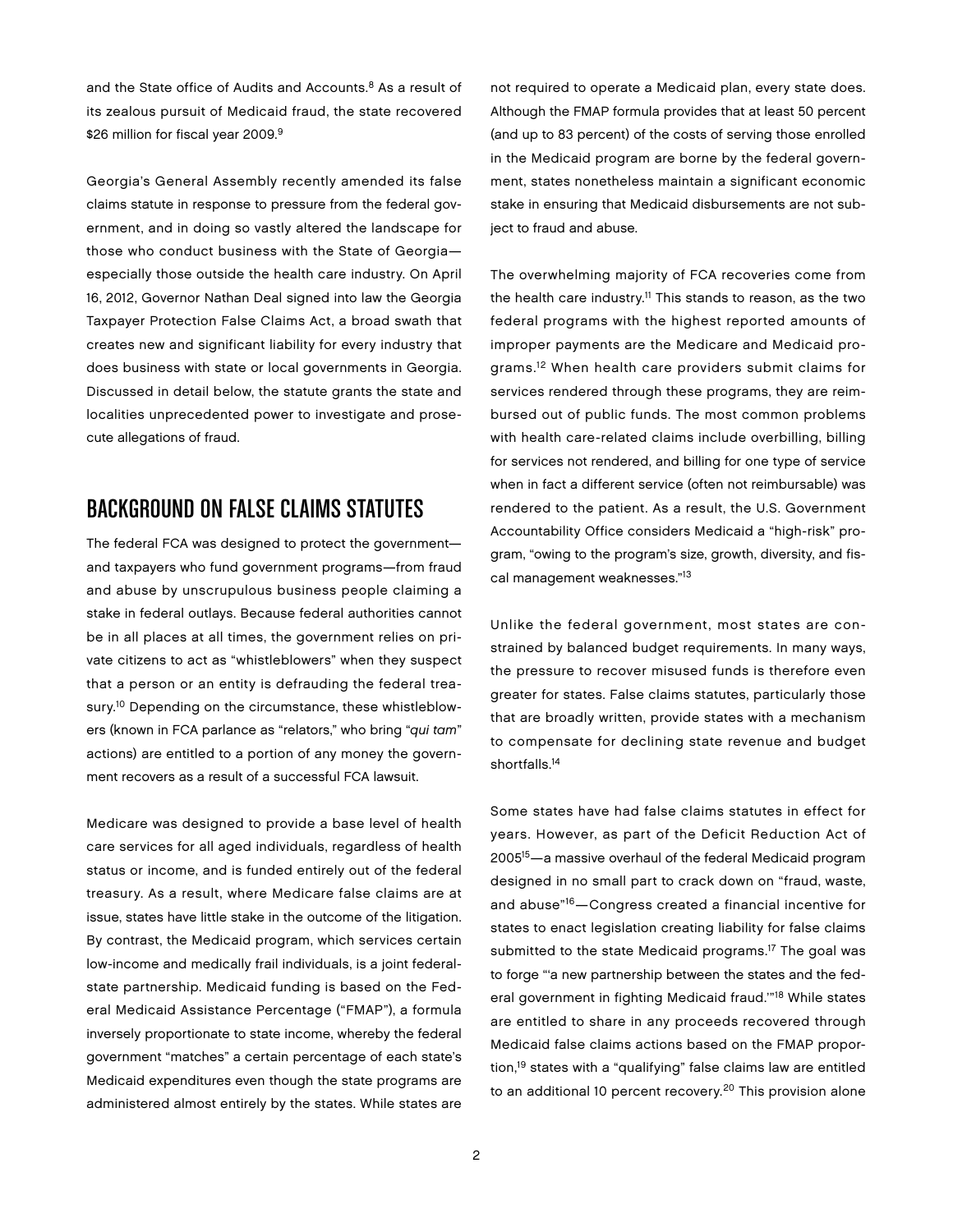3

was estimated to reduce Medicaid spending by \$1.1 billion over a 10-year period.<sup>21</sup>

As of 2099, at least 32 states, the District of Columbia, and at least two municipalities had codified some form of false claims liability.22 Although some state statutes are limited only to the Medicaid program, $23$  most are more broadly written.

## Review of State False Claims Statutes

While a state is free to enact any legislation it chooses, it is entitled only to the 10 percent increase in its share of recovered funds in Medicaid false claims actions if its false claims law meets with the approval of the Department of Health and Human Services Office of the Inspector General ("OIG").<sup>24</sup> OIG has published four principles that govern whether a state statute will qualify for the bonus recovery:

- 1. The law must establish liability to the state for false or fraudulent claims described in 31 U.S.C. § 3729 with respect to any expenditure described in section 1903(a) of the Act;
- 2. The law must contain provisions that are at least as effective in rewarding and facilitating qui tam actions for false or fraudulent claims as those described in 31 U.S.C. §§ 3730-3732;
- 3. The law must contain a requirement for filing an action under seal for 60 days with review by the state's Attorney General; and
- 4. The law must contain a civil penalty that is not less than the amount of the civil penalty authorized under 31 U.S.C. § 3729.25

OIG first published this guidance in 2006. The FCA has since been strengthened by amendments under the Fraud Enforcement and Recovery Act of 2009,26 the Patient Protection and Affordable Care Act of 2010.<sup>27</sup> and the Dodd-Frank Wall Street Reform and Consumer Protection Act of 2010.28 These acts significantly expanded the bases for liability under the FCA, and also expanded the rights and protections afforded to whistleblowers. In 2011, OIG determined that only two state false claims acts—those in Connecticut and Iowa—complied with the FCA as recently amended.29

The most common bases for OIG's determination that the state statutes were no longer compliant include:

- Not expanding the breadth of liability to cover the same conduct as that covered by the amended FCA;<sup>30</sup>
- Failure to provide whistleblowers with the same protection from retaliation as under the amended  $FCA$ <sup>31</sup>
- Not allowing the government's complaint in intervention to "relate back," for statute of limitations purposes, to the date the relator filed his or her original complaint;<sup>32</sup>
- Requiring courts to dismiss a broader category of cases based on public disclosure, and not giving the state an opportunity to oppose the dismissal;<sup>33</sup>
- Having a more restrictive definition of whether an individual qualifies as an "original source" than the federal definition has;<sup>34</sup>
- Restricting relators' ability to pursue cases only if the funds that are the subject of the false claims accusation were presented to an officer, employee, or agent of the state, or a political subdivision within the state (FERA eliminated the so-called "presentment requirement");<sup>35</sup>
- Prohibiting a relator's ability to recover or reducing the relator's share if the relator actively or knowingly participated in the fraudulent activity (under the federal statute, only relators who planned or initiated the violation may see a reduced or no recovery);<sup>36</sup>
- Prohibiting qui tam actions based on information that a relator who is either a current or former state employee obtained in the course or scope of his or her state employment;<sup>37</sup>
- Prohibiting qui tam actions based on information the relator obtained from a current or former state employee who was not acting within the course or scope of his or her state employment;<sup>38</sup>
- Having a more restrictive statute of limitations than the federal statute has;39
- Limiting employer liability over nonmanagerial employee actions to situations where the employer knew, ratified, or recklessly hired or supervised the nonmanagerial employee;<sup>40</sup>
- Requiring a showing of specific intent to defraud, if the person submitting the false claims agrees to repay the money;<sup>41</sup>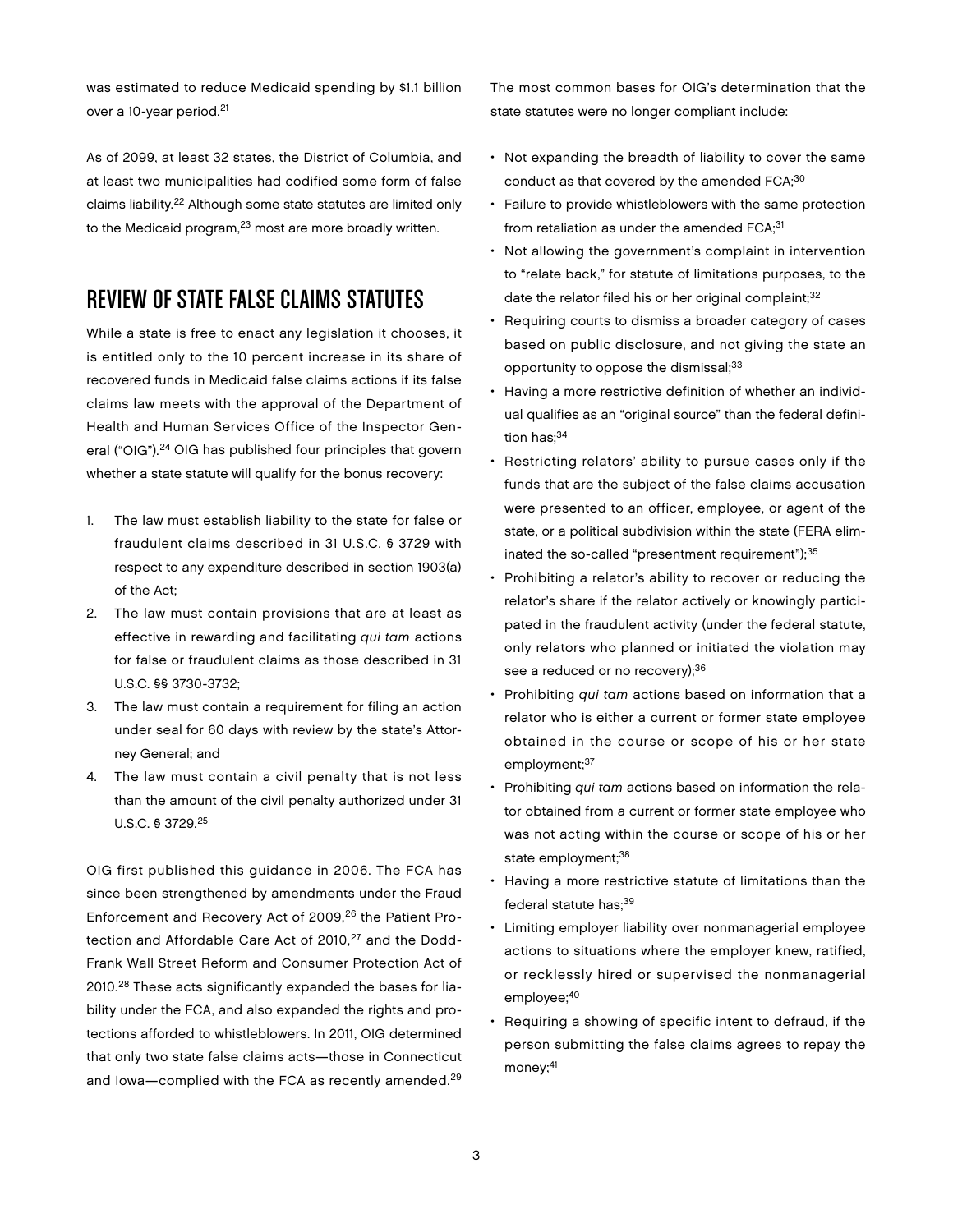- Requiring relators who are also employees of the organization accused of submitting false claims to first exhaust internal reporting procedures;<sup>42</sup>
- Restricting or making discretionary the relators' ability to recover fees, costs, and other expenses, rather than making such recovery mandatory;<sup>43</sup> and
- Containing civil penalties that are less than those under federal law.44

When OIG first published its guidance for implementing the 10 percent bonus recovery provision, it stated emphatically that the guidelines were not to be construed as "model statutory provisions," nor would OIG require "any specific language to be included in State false claims acts."45 OIG's recent review of state false claims legislation suggests the opposite. Where a state's statute did not all but mirror the federal statute, OIG determined the statute noncompliant.

OIG provided a two-year "grace period" for states to bring their false claims statutes in virtual lock-step with the federal FCA, as amended in 2009 and 2010, or else the state will no longer be entitled to the extra 10 percent in its share of recovered money. OIG's two-year grace period ends in March 2013 for some states and on August 31, 2013 for other states.46

## Georgia's Legislative Revisions

Georgia's General Assembly was quick to revise Georgia's false claims statute, unanimously passing a massive, bipartisan bill that "aims to combat fraud in government programs and contracts," beyond just those in the health care industry.47 House Bill 822, the Georgia Taxpayer False Claims Act, expands the scope of "false claims" beyond the limits previously existing under the Medicaid False Claims Act.48 False claims liability is no longer confined to those who provide Medicaid-reimbursable services, and it extends to any person or entity that submits a false claim to the state or a local government, or to their political subdivisions. The gravity of this new liability cannot be overstated, as every industry that does business with the state or with municipalities is now exposed. The new act also provides Georgia's

Attorney General with new investigatory powers and permits the Attorney General to delegate investigative and prosecutorial responsibilities to district attorneys. Information provided by whistleblowers is not a "public record" for purposes of the Georgia Open Records Act. Additionally, the statute provides for "any alternate remedy," including administrative proceedings, to determine civil penalties.

In addition to the law's broad expansion of what constitutes a violation, the penalties for submitting false claims are staggering. Civil penalties range from \$5,500 to \$11,000 for each violation (which, in any given case, can be thousands of false claims),49 treble damages, and attorneys' fees and costs for both the state or local government and for the qui tam relator. Even accused violators who fully cooperate with government investigators are exposed only to double damages. Moreover, if a qui tam defendant has been convicted of, or pleaded guilty or nolo contendere to, criminal charges of fraud or false statements, the defendant may not deny "the essential elements of the offense" in any qui tam proceeding.

The law also expands protections for whistleblowers who provide information in connection with a qui tam action. There is no requirement, or even incentive, that employees report internally through their corporate compliance programs before filing a qui tam action. One notable provision arguably authorizes employees, contractors, and agents to remove confidential, and perhaps even privileged, internal documents at will and turn them over to the state. Employers may not take any action against the employee that could be construed as retaliatory, as the employee would be entitled to damages as a result. Even filing a qui tam complaint has become easier, as relators are relieved of the heightened pleading standard that would otherwise be required of any complaint alleging fraud.

As other states struggle to reformulate their false claims acts over the next year, we can expect to see these statutes like Georgia's—become increasingly aggressive and relator-friendly, mirroring the amendments to the federal FCA. Jones Day will continue to monitor these developments.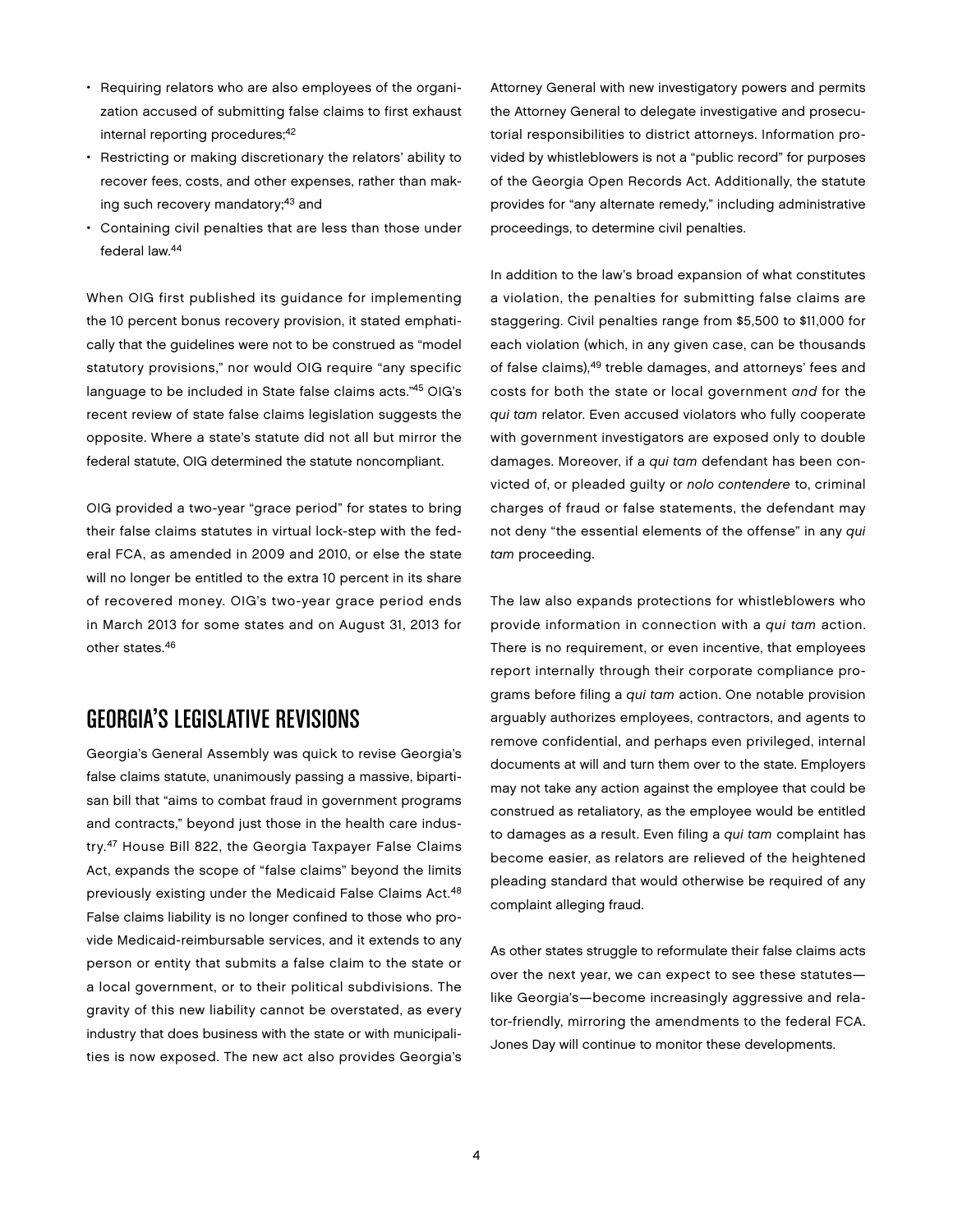# LAWYER CONTACTS

For further information, please contact your principal Firm representative or one of the lawyers listed below. General email messages may be sent using our "Contact Us" form, which can be found at [www.jonesday.com.](http://www.jonesday.com)

### Richard H. Deane, Jr.

Practice Leader, Corporate Criminal Investigations Atlanta +1.404.581.8502 [rhdeane@jonesday.com](mailto:rhdeane@jonesday.com)

#### Janine C. Metcalf

Atlanta +1.404.581.8656 [jmetcalf@jonesday.com](mailto:jmetcalf@jonesday.com)

### Jean-Paul Boulee

Atlanta +1.404.581.8456 [jpboulee@jonesday.com](mailto:jpboulee@jonesday.com)

#### Dean A. Calloway

Atlanta +1.404.581.8472 [dacalloway@jonesday.com](mailto:dacalloway@jonesday.com)

### Lynsey M. Barron

Atlanta +1.404.581.8559 [lbarron@jonesday.com](mailto:lbarron@jonesday.com)

Jamila M. Hall Atlanta +1.404.581.8465 [jhall@jonesday.com](mailto:jhall@jonesday.com)

## Endnotes

- See Jeffrey T. Sprung, "State Could Recoup Millions Under Fraud False Claims Act," The Olympian (Mar. 3, 2012) (noting that the "U.S. Government Accountability Office estimates that 10% of government health care dollars are lost to fraud"); see also Kelly Kennedy, "\$4.1B Recovered in Fight Against Health Care Fraud," USA Today (Feb. 14, 2012).
- 2 Kennedy, supra note 1.
- 3 Id; see generally U.S. Dep't of Health and Human Services and U.S. Dep't of Justice, "Health Care Fraud and Abuse Control Program: Annual Report for Fiscal Year 2011" (2012).
- 4 Kelly Kennedy, "Whistle-blowers Key in Health Care Fraud Fight," USA Today (Feb. 23, 2012).
- 5 Id.
- 6 Craig Schneider, "Data Aids Medicaid Detectives," Atlanta J. Const. (Apr. 23, 2010).
- 7 Id.
- 8 Id.
- 9 *Id.* It is not clear if this represents money recovered only from enforcement of the Medicaid False Claims Act or if it includes Georgia's share of money recovered from federal FCA lawsuits.
- 10 Sprung, supra note 1 (estimating that as many as "80 percent of the [federal] government's fraud cases were instigated by whistle-blowers").
- 11 See Press Release, U.S. Dep't of Justice, "Department of Justice Recovers \$3 Billion in False Claims Cases in Fiscal Year 2010" (Nov. 22, 2010) (noting that \$2.5 billion of the total \$3 billion recovered in 2010 came from health care fraud recoveries).
- 12 Beryl H. Davis, "Improper Payments: Moving Forward With Governmentwide Reduction Strategies," U.S. Government Accountability Office, p. 7 (Feb. 7, 2012) (estimating that there were \$28.8 billion in improper Medicare Fee-for-Service payments in 2011, an additional \$12.4 billion in improper Medicare Advantage payments, and \$21.9 billion in improper Medicaid payments).
- 13 National Conference of State Legislatures, "Incentivising Passage of State False Claims Acts" (Apr. 5, 2006).
- 14 For example, Georgia's former Attorney General Thurbert Baker described the ability to recover under the state's Medicaid false claims statute as "welcome, … especially this year as the state faces a \$608 million Medicaid funding gap." Schneider, supra n. 6.
- 15 Pub. L. 109-171 (2005).
- 16 United States House of Representatives, Conference Report to S. 1932, at 72 (Dec. 19, 2005).
- 17 Pub. L. 109-171; see also Publication of OIG's Guidelines for Evaluating State False Claims Acts, 71 Fed. Reg. 48,552 (Aug. 21, 2006); National Conference of State Legislatures, "Incentivising Passage of State False Claims Acts" (Apr. 5, 2006) (noting that then-Chairman of the Senate Finance Committee Charles Grassley (R-NE) added provisions to the bill to "provide states with an additional tool to fight fraud and abuse in the Medicaid system").
- 18 National Conference of State Legislatures, "Incentivising Passage of State False Claims Acts" (Apr. 5, 2006) (quoting Senator Charles Grassley).
- 19 And correspondingly, the federal government is entitled to recover its proportionate share of the recovery in any successful state false claims litigation. See Letter to State Health Officials, SHO #08-004, Herb B. Kuhn, Dep. Admin. and Acting Dir., Ctr. for Medicaid and State Operations, Ctrs. for Medicare and Medicaid Servs., U.S. Dep't of Health and Human Servs. (Oct. 28, 2008).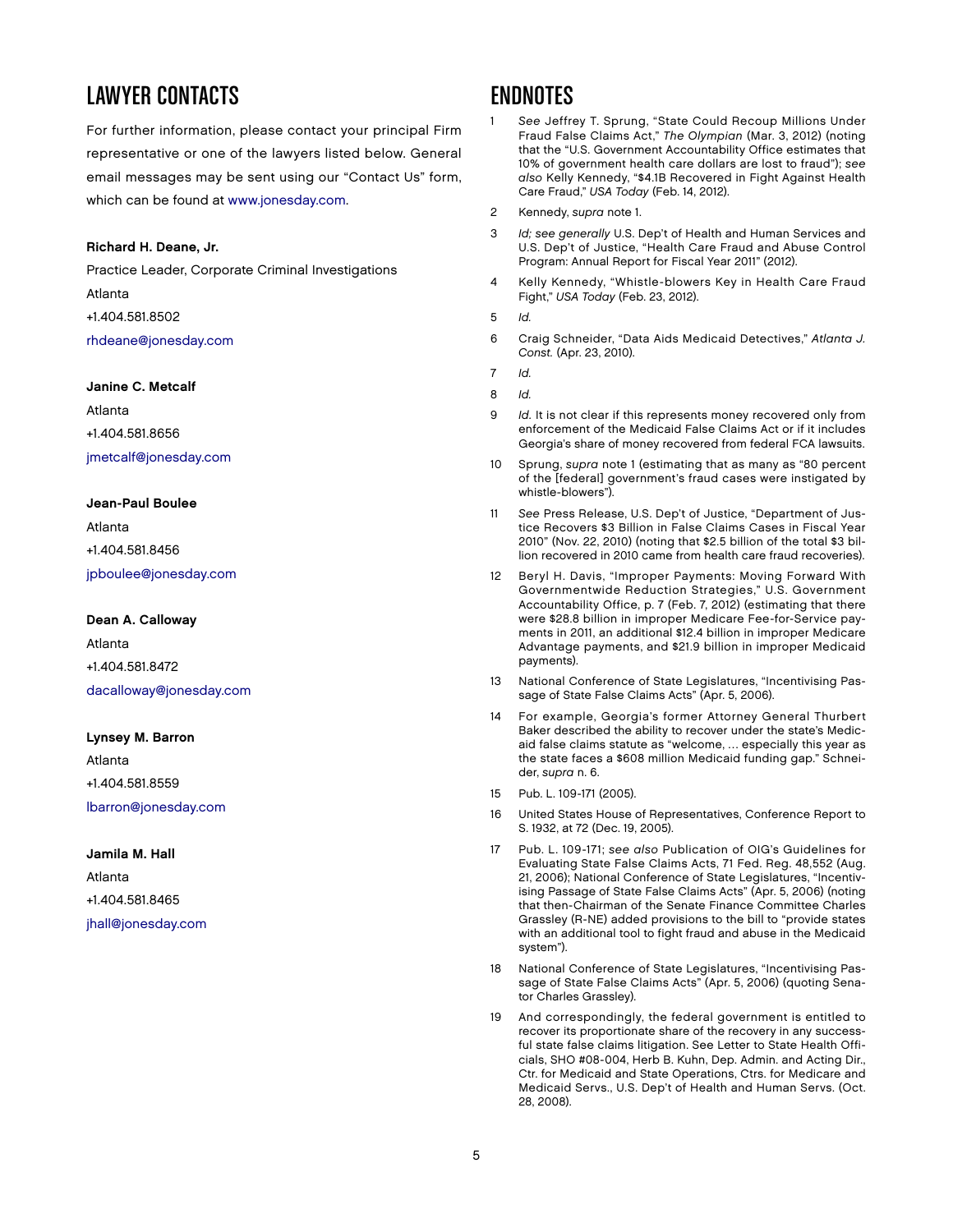- 20 For example, if a state's share of Medicaid costs under its governing FMAP is 40 percent (meaning the federal government pays \$0.60 of every dollar spent on Medicaid services and the state pays \$0.40), the state would receive 40 percent of the successful FCA recovery. However, under the new law, if the state has a qualifying false claims law, it would now be entitled to 50 percent of the recovery.
- 21 National Conference of State Legislatures, "Incentivising State False Claims Acts" (2012), last accessed Apr. 24, 2012, available at http://www.ncsl.org/issues-research/health/clarifyingrequirements-for-a-state-false-claims-a.aspx.
- Kaiser Family Foundation, "State Health Facts: States That Have Enacted a False Claims Act, 2009" (last accessed Apr. 24, 2012), available at http://statehealthfacts.org/comparetable. jsp?ind=260&cat=4&print=1; Taxpayers Against Fraud Education Fund, "State False Claims Acts" (last accessed Apr. 24, 2012), available at http://www.taf.org/statefca.htm. The states include: Arkansas, California, Colorado, Connecticut, Delaware, Florida, Georgia, Hawaii, Illinois, Indiana, Iowa, Kansas, Louisiana, Maryland, Massachusetts, Michigan, Minnesota, Missouri, Montana, Nebraska, Nevada, New Hampshire, New Jersey, New Mexico, New York, North Carolina, Oklahoma, Oregon, Rhode Island, Tennessee, Texas, Utah, Virginia, Washington, and Wisconsin. The municipalities are Chicago and New York City. Note, however, that the recent amendments to Georgia's statue, which are discussed in this Commentary, expanded Georgia's statute from a Medicaid-only statute to one that covers any claims submitted to the state or to localities from any industry and for any reason.
- 23 These include Colorado, Connecticut, Georgia, Iowa, Louisiana, Maryland, Michigan, Texas, and Wisconsin.
- 24 OIG is required to consult with the Attorney General in making any determination of whether a state's false claims statute is compliant. See 42 U.S.C. § 1396h.
- 25 Publication of OIG's Guidelines for Evaluating State False Claims Acts, 71 Fed. Reg. 48,552, 48,553 (Aug. 21, 2006).
- 26 Pub. L. 111-21 (2009).
- 27 Pub. L. 111-148 (2010).
- 28 Pub. L. 111-203 (2010).
- 29 See Letter from Daniel R. Levinson, Inspector General, Department of Health and Human Services, to Hon. George C. Jepsen, Attorney General, State of Connecticut (Nov. 15, 2011); Letter from Daniel R. Levinson, Insp. Gen., U.S. Dep't of Health and Human Servs., to Joshua J. Happe, Dir., Iowa Medicaid Fraud Control Unit (Dec. 29, 2011).
- Department of Health and Human Services, to Hon. Kamala D. Harris, Att'y Gen., State of California (Mar. 21, 2011) (hereinafter "OIG California Review"); Letter from Daniel R. Levinson, Insp. Gen., U.S. Dep't of Health and Human Servs., to Christina Showalter, Dir., Delaware Medicaid Fraud Control Unit (Mar. 21, 2011) (hereinafter "OIG Delaware Review"); Letter from Daniel R. Levinson, Insp. Gen., U.S. Dep't of Health and Human Servs., to David Lewis, Dir., Florida Medicaid Fraud Control Unit, (Mar. 21, 2011) (hereinafter "OIG Florida Review"); Letter from Daniel R. Levinson, Insp. Gen., Insp. Gen., U.S. Dep't of Health and Human Servs., to Hon. Robert M. Finlayson III, Inspector General, Georgia Dep't of Cmty. Health (Mar. 21, 2011) (hereinafter "OIG Georgia Review"); Letter from Daniel R. Levinson, Insp. Gen., U.S. Dep't of Health and Human Servs., to Hon. David M. Louie, Att'y Gen., State of Hawaii (Mar. 21, 2011) (hereinafter "OIG Hawaii Review"); Letter from Daniel R. Levinson, Insp. Gen., U.S. Dep't of Health and Human Servs., to Allen K. Pope, Dir., Indiana Medicaid Fraud Control Unit (Mar. 21, 2011) (hereinafter "OIG Indiana Review"); Letter from Daniel R. Levinson, Insp. Gen., U.S. Dep't of Health and Human Servs., to Nicholas J. Diez, Asst. Att'y Gen., State of Louisiana (Nov. 15, 2011) (hereinafter "OIG Louisiana Review"); Letter from Daniel R. Levinson, Insp. Gen., U.S. Dep't of Health and Human Servs., to Hon. Martha Coakley, Att'y Gen., Commonwealth of Massachusetts (Mar. 21, 2011) (hereinafter "OIG Massachusetts Review"); Letter from Daniel R. Levinson, Insp. Gen., U.S. Dep't of Health and Human Servs., to Hon. Mike Cox, Att'y Gen., State of Michigan (Mar. 21, 2011) (hereinafter "OIG Michigan Review"); Letter from Daniel R. Levinson, Insp. Gen., U.S. Dep't of Health and Human Servs., to Deborah R. Peterson, Dir., Minnesota Medicaid Fraud Control Unit (Aug. 21, 2011) (hereinafter "OIG Minnesota Review"); Letter from Daniel R. Levinson, Insp. Gen., U.S. Dep't of Health and Human Servs., to Hon. Steve Bullock, Montana Dep't of Justice (Mar. 21, 2011) (hereinafter "OIG Montana Review"); Letter from Daniel R. Levinson, Insp. Gen., U.S. Dep't of Health and Human Servs., to Hon. Catherine Cortez Masto, Nevada Dep't of Justice (Mar. 21, 2011) (hereinafter "OIG Nevada Review"); Letter from Daniel R. Levinson, Insp. Gen., U.S. Dep't of Health and Human Servs., to Hon. Paula T. Dow, Att'y Gen., State of New Jersey (Mar. 21, 2011) (hereinafter "OIG New Jersey Review"); Letter from Daniel R. Levinson, Insp. Gen., U.S. Dep't of Health and Human Servs., to Monica J. Hickey-Martin, Medicaid Fraud Control Unit, Office of Att'y , State of New York (Mar. 21, 2011) (hereinafter "OIG New York Review"); Letter from Daniel R. Levinson, Insp. Gen., U.S. Dep't of Health and Human Servs., to Lynn Rambo-Jones, Dep. Gen. Counsel, Oklahoma Health Care Auth. (Mar. 21, 2011) (hereinafter "OIG Oklahoma Review"); Letter from Daniel R. Levinson, Insp. Gen., U.S. Dep't of Health and Human Servs., to Gerald J. Coyne, Dep. Att'y Gen., State of Rhode Island (Mar. 21, 2011) (hereinafter "OIG Rhode Island Review"); Letter from Daniel R. Levinson, Insp. Gen., U.S. Dep't of Health and Human Servs., to Hon. Robert E. Cooper, Jr., Att'y Gen., State of Tennessee (Mar. 21, 2011) (hereinafter "OIG Tennessee Review"); Letter from Daniel R. Levinson, Insp. Gen., U.S. Dep't of Health and Human Servs., to Hon. Greg Abbott, Att'y Gen., State of Texas (Mar. 21, 2011) (hereinafter "OIG Texas Review"); Letter from Daniel R. Levinson, Insp. Gen., U.S. Dep't of Health and Human Servs., to Hon. Kenneth T. Cuccinelli II, Att'y Gen., Commonwealth of Virginia (Mar. 21, 2011) (hereinafter "OIG Virginia Review"); Letter from Daniel R. Levinson, Insp. Gen., U.S. Dep't of Health and Human Servs., to Thomas Storm, Dir., Wisconsin Medicaid Fraud Control Unit (Mar. 21, 2011) (hereinafter "OIG Wisconsin Review").

30 See, e.g., Letter from Daniel R. Levinson, Inspector General,